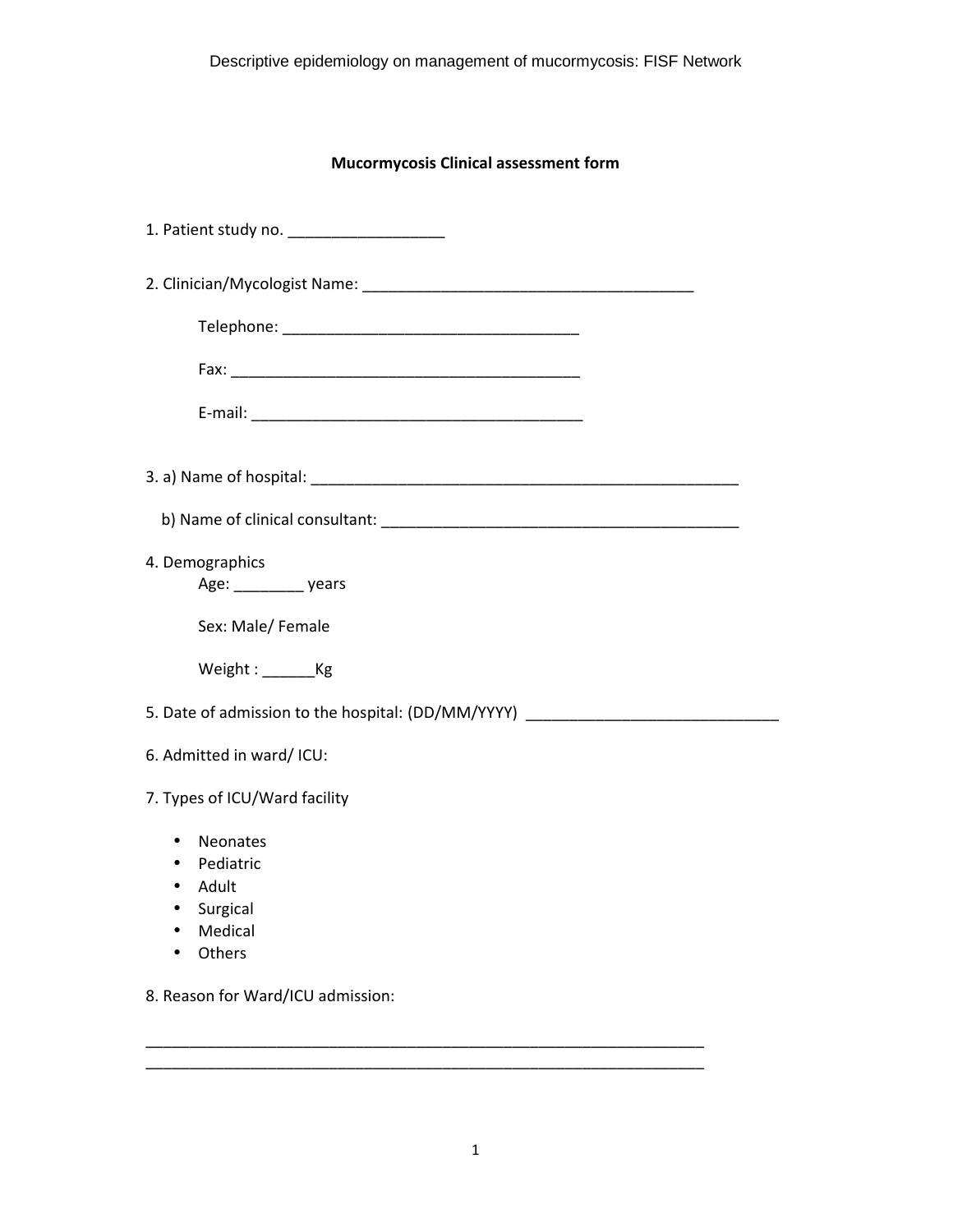9. Date of first positive tissue wet film examination or culture: (DD/MM/YYYY)

## 10. **Risk factors:**

Diabetes mellitus

- Duration: vears
- Treatment: OHA/Insulin
- Controlled / uncontrolled, HBA1c value
- Ketoacidosis

Treatment with glucocorticoids

- Duration:
- Continuous /intermittent
- Reason for use

## Malignancy

- Hematologic malignancy
- Solid organ malignancy
- Other malignancy (mention) -
- On chemotherapy/Not on chemotherapy

Hemopoietic stem cell transplant

- Duration of Tx:
- Allogenic / Autologus
- Reason for Tx: Leukemia/ Lymphoma/ other malignancy
- Disease in remission/ Relapsed disease
- Imunosuppressives used
- GVHD occurred : Yes/No

Solid organ transplant

- Duration of Tx:
- Organ: Kidney/ Liver/ Lung/ Heart
- Imunosuppressives used: Tacrolimus (dose/day)\_\_\_\_\_, MMF (dose/day), Prednisolone (Dose/day), Sirolimus (dose/day), Azathioprin (Dose/day), Other agents, Biologics etc

Treatment with deferoxamine

- Duration:
- Frequency of administration:
- Reason:

Iron overload

- Reason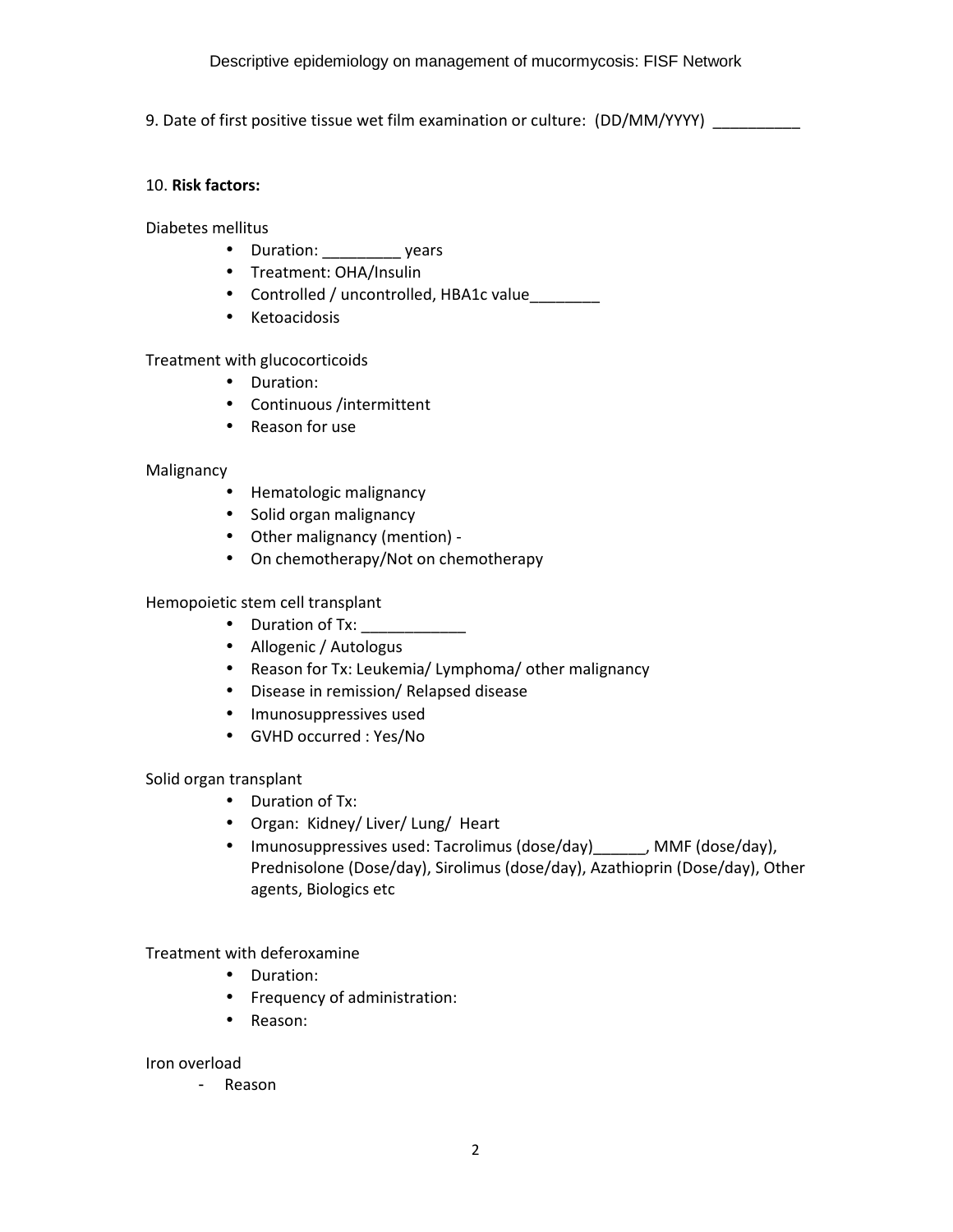Descriptive epidemiology on management of mucormycosis: FISF Network

AIDS

- HIV/AIDS diagnosis: (DD/MM/YYYY) \_\_\_\_\_\_\_\_\_\_\_\_\_\_\_\_\_\_\_\_\_\_\_\_\_\_\_\_\_
- CD4 count at the time of diagnosis of mucormycosis: \_\_\_\_\_ cells/cmm
- ART:
- Other Ols:

IV drug abuse

Duration \_\_\_\_\_\_\_\_

Trauma/Road Traffic accident

- Types of trauma: \_\_\_\_\_\_\_\_\_
- Date when trauma occurred: (DD/MM/YYYY)
- Treatment: Surgery / Conservative

## Burns

- Superficial / Deep
- Electric /other
- Days:

Malnutrition - Yes/No

Surgery

- Site of surgery:
- Emergency / Planned
- Date of surgery
- ABX/antifungal used

Prior Use of Voriconazole

- Which antifungal used
- Reason for use
- Duration

No underlying risk factors

11. Other co-morbidities:

-

- Cardiovascular
- Renal
- Pulmonary
- Hepatic
- Neurologic
- Other